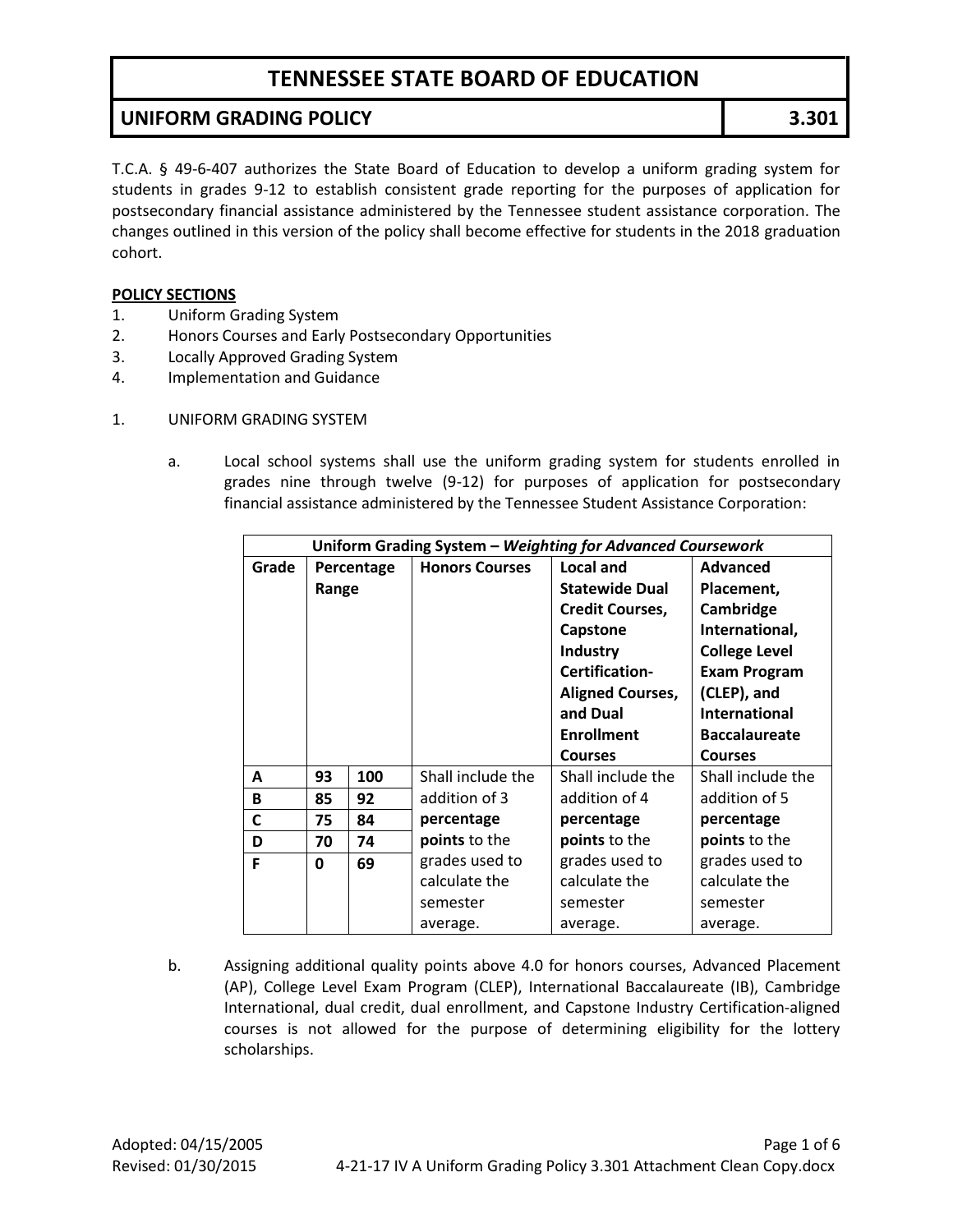### **UNIFORM GRADING POLICY 3.301**

- c. Local education agencies must utilize the Uniform Grading System to calculate eligibility for financial assistance administered by the Tennessee Student Assistance Corporation. However, local education agencies may adopt an additional grading scale(s) for other purposes. See section 3 of this policy for requirements regarding locally adopted grading scales.
- d. Local education agencies may adopt the Uniform Grading System for grades Pre-k through eight (8) or they may adopt a local grading scale for those grades.

#### 2. HONORS COURSES AND EARLY POSTSECONDARY OPPORTUNITIES

Local education agencies may elect to offer honors courses and early postsecondary opportunities (EPSO) for all students to better prepare them for postsecondary and career. Local educational agencies electing to offer early postsecondary opportunities and honors courses shall ensure that the offerings provide opportunities for students to earn postsecondary credits, obtain recognized capstone industry certifications, and/or substantially exceed existing content standards of high school courses as approved by the State Board of Education and as listed in State Board Policy 3.205: Approved High School Courses.

Local education agencies electing to offer these courses shall adopt policies providing for additional weighting for these courses, as outlined by the Uniform Grading System in 1.a. above. Local education agencies shall annually approve the list of such courses and shall provide this information readily to the public.

- a. **Honors Courses.** Honors courses are high school courses that provide additional rigor and substantially exceed the academic standards approved by the State Board of Education. Teachers of honors courses will model instructional approaches that facilitate maximum interchange of ideas among students: independent study, selfdirected research and learning, and appropriate use of technology. All honors courses shall include multiple assessments exemplifying coursework (such as short answer, constructed-response prompts, performance-based tasks, open-ended questions, essays, original or creative interpretations, authentic products, portfolios, and analytical writing). An honors course shall also include a minimum of five (5) of the following components:
	- 1. Extended reading assignments that connect with the specified curriculum.
	- 2. Research-based writing assignments that address and extend the course curriculum.
	- 3. Projects that apply course curriculum to relevant or real-world situations. These may include oral presentations, power point, or other modes of sharing findings. Connection of the project to the community is encouraged.
		- i. Open-ended investigations in which the student selects the questions and designs the research.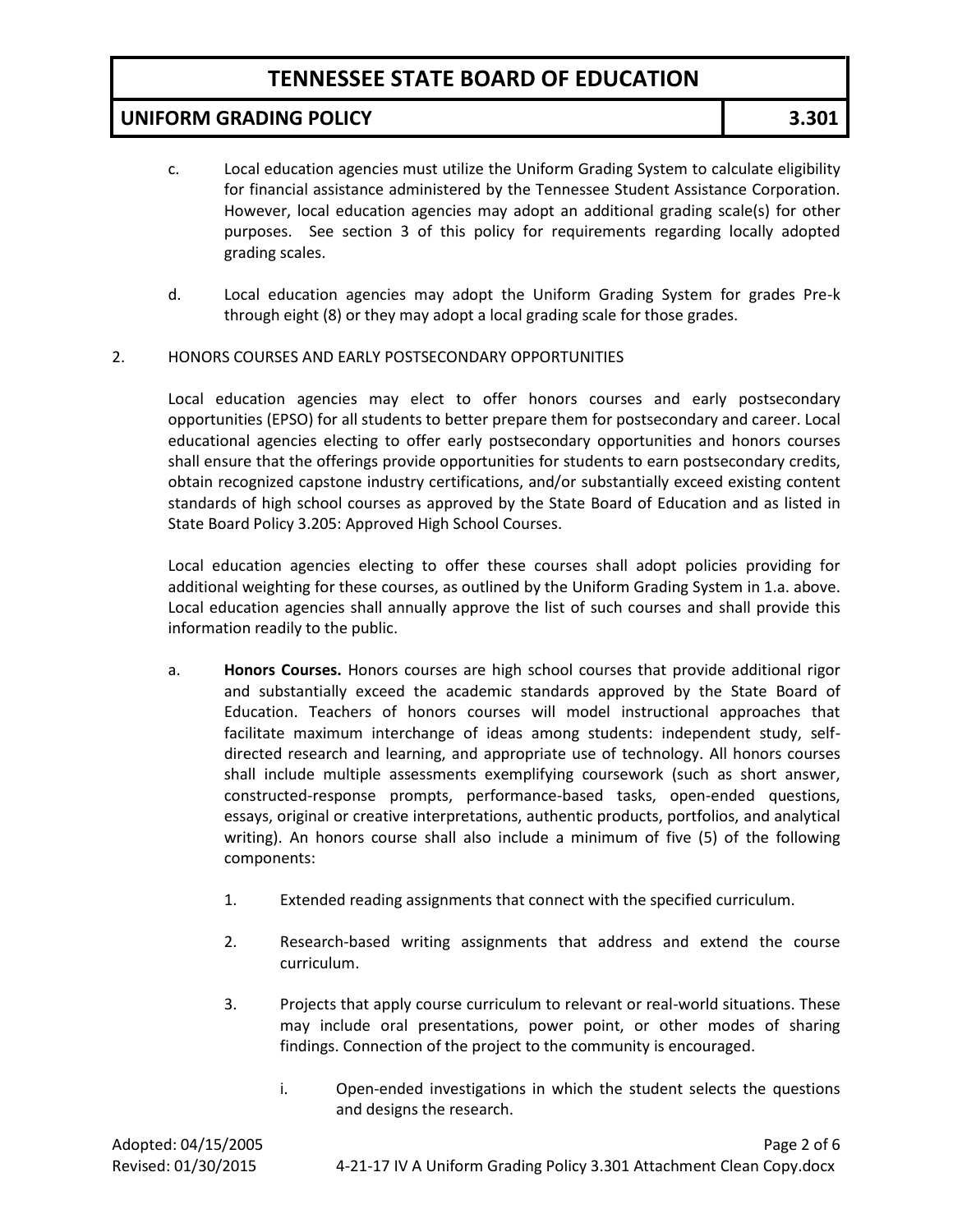### **UNIFORM GRADING POLICY 3.301**

- ii. Writing assignments that demonstrate a variety of modes, purposes, and styles.
	- a. Examples of mode include narrative, descriptive, persuasive, expository, and expressive.
	- b. Examples of purpose include to inform, entertain, and persuade.
	- c. Examples of style include formal, informal, literary, analytical, and technical.
- iii. Integration of appropriate technology into the course of study.
- iv. Deeper exploration of the culture, values, and history of the discipline.
- v. Extensive opportunities for problem solving experiences through imagination, critical analysis, and application.
- vi. Job shadowing experiences with presentations which connect class study to the world of work.
- vii. All course types, which meet the above framework, will be classified as honors and will be eligible for additional percentage point weighting.
- b. **Capstone Industry Certification Aligned Courses.** Career and technical education courses that are aligned to a capstone industry certification recognized by the Tennessee Department of Education are eligible for additional percentage point weighting for students who sit for the identified industry certification exam.
- c. **Statewide Dual Credit Courses.** A statewide dual credit course is a high school course that incorporates postsecondary learning objectives and is aligned with an approved dual credit challenge exam. Students who pass these challenge exams will earn college credit accepted by all Tennessee public postsecondary institutions. Local education agencies must ensure all statewide dual credit courses incorporate the postsecondary learning objectives and that all students enrolled in an identified statewide dual credit course sit for the challenge exam. Local education agencies must also ensure that statewide dual credit teachers receive appropriate professional development and support to provide the rigorous level of instruction necessary for the course. All statewide dual credit courses are eligible for additional percentage point weighting for students who sit for the identified statewide dual credit challenge exam.
- d. **Local Dual Credit Courses**. A local dual credit course is a high school course that incorporates postsecondary learning objectives and is aligned with a challenge exam that is approved by a local postsecondary institution through an articulation agreement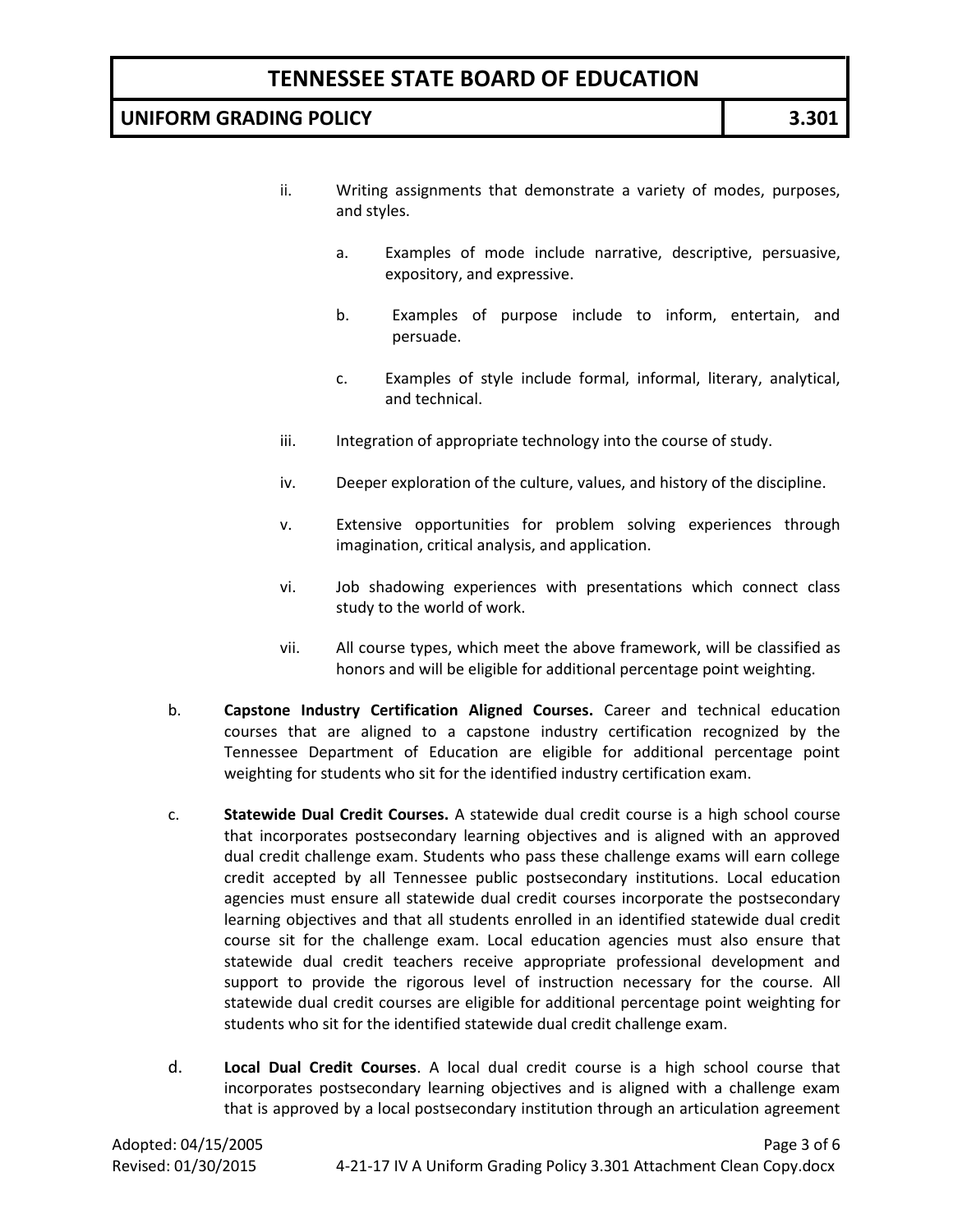### **UNIFORM GRADING POLICY 3.301**

with a local education agency. Students who pass a local dual credit challenge exam will earn college credit at the specific postsecondary institution(s) participating in the articulation agreement. Local dual credit courses are eligible for additional percentage point weighting for students who sit for the identified local dual credit challenge exam.

- e. **Dual Enrollment Courses.** A dual enrollment course is a course taught by postsecondary faculty for postsecondary credit that is also recognized by a local education agency for high school credit. Dual enrollment courses may be taught at a postsecondary institution, at a high school, or virtually. Dual enrollment courses that are successfully passed and are recognized for high school credit are eligible for additional percentage point weighting.
- f. **Advanced Placement (AP), Cambridge International, and International Baccalaureate (IB) Courses, and College Level Exam Program (CLEP).** Local education agencies may elect to offer Advanced Placement, Cambridge International, or International Baccalaureate courses, or align their existing courses to College Level Exam Program (CLEP) exams. Local education agencies will ensure that these courses incorporate the learning objectives and course descriptions as defined by the College Board, Cambridge International, or International Baccalaureate, respectively, and prepare students for culminating national exams that, if passed, may be accepted for postsecondary credit by postsecondary institutions. AP, Cambridge International, and IB courses, and CLEP are eligible for additional percentage point weighting for students who sit for the aligned culminating exam.

#### 3. LOCALLY APPROVED GRADING SYSTEM

T.C.A. 49-6-407 set forth requirements for locally adopted grading systems. An LEA that uses the uniform grading system as required for purposes of student application for postsecondary financial assistance administered by the Tennessee student assistance corporation, but for other purposes adopts another grading system based on quality points, shall assign additional quality points in the other grading system for the completion of honors, national industry certification, statewide dual credit, Advanced Placement (AP), Cambridge, International Baccalaureate (IB), and dual enrollment courses as follows (beginning with the 2016-17 school year freshman class):

- a. One-half (1/2) quality point shall be added to the numerical quality point value corresponding to the letter grade received for the course in an honors or capstone industry certification course;
- b. Three-fourths (3/4) quality points shall be added to the numerical quality point value corresponding to the letter grade received for the course in a statewide dual credit course; and
- c. One (1) quality point shall be added to the numerical quality point value corresponding to the letter grade received in the course for an AP, Cambridge International, IB, or dual enrollment course.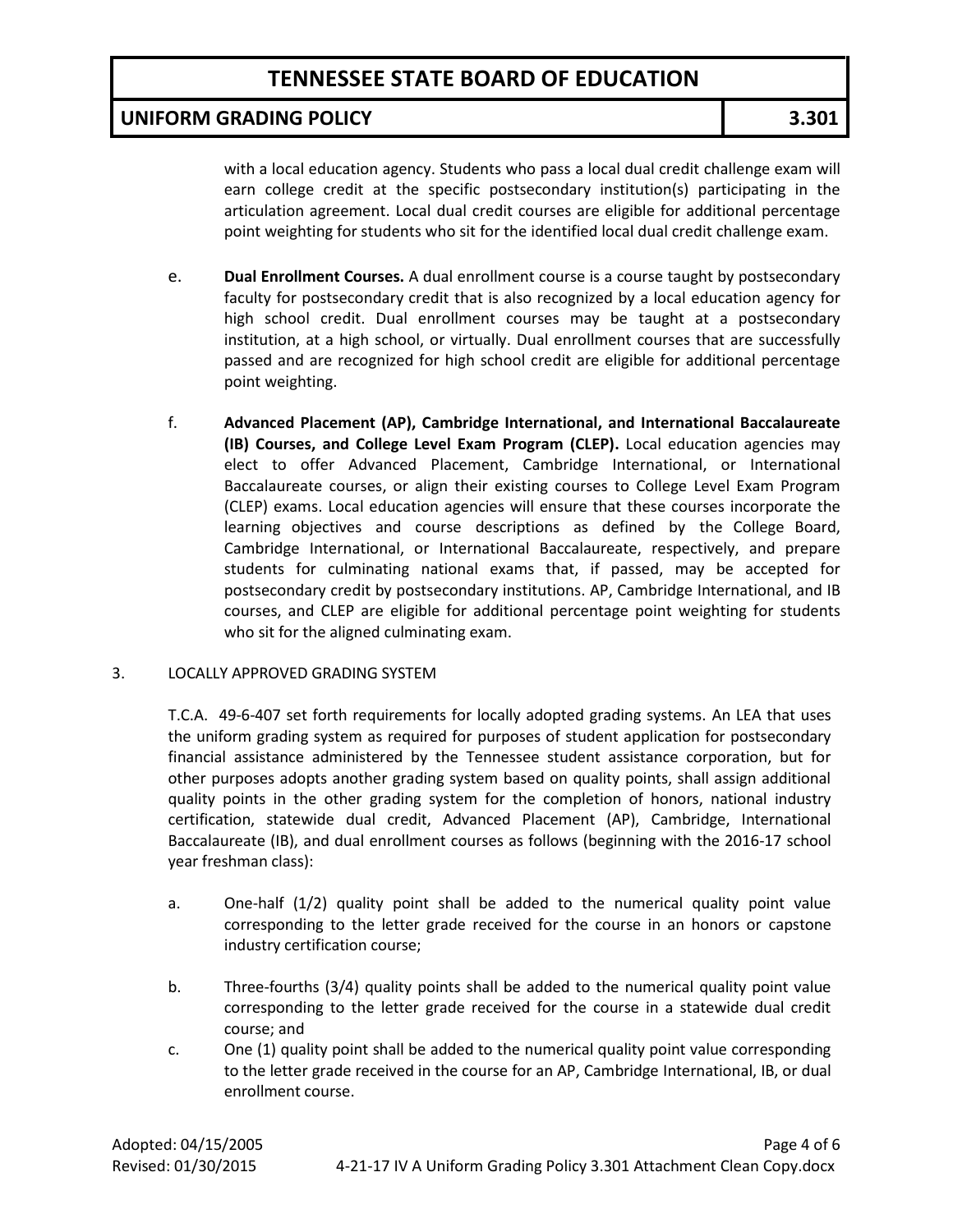### **UNIFORM GRADING POLICY 3.301**

#### 4. IMPLEMENTATION AND GUIDANCE

To ensure fidelity to the Uniform Grading System in the calculation of the Grade Point Average (GPA) for determination of eligibility for the HOPE Scholarship, the following guidance is given for implementation by each local education agency:

- a. **Rounding.** When determining the grade to be awarded, numerical averages with a decimal point of .5 or higher shall be rounded up to a whole number and a decimal point of  $.4\overline{9}$  or lower shall not be rounded up. For example, a numerical average in a course of 92.50 shall be rounded up to a 93 and awarded an A for the GPA calculation. Further, a numerical average of 92.49 shall not be rounded up and awarded a 92 or B for the GPA calculation. This methodology shall apply to reporting period grades as well as semester and/or final average grades.
- b. **Weighting for honors courses and early postsecondary opportunities.** The addition of percentage points to weight these offerings should be made at each reporting period as well as to any semester exam or other grade used to determine the semester average. Do not add to the semester or final average since the points are already in the grade.

Example: An AP class where the semester average is calculated by adding each six (6) weeks grade twice and adding the semester exam grade once and dividing by seven (7):

1<sup>st</sup> Six Weeks 2 <sup>nd</sup> Six Weeks 3<sup>rd</sup> Six Weeks Sem. Exam Sem. Avg.  $88 + 5 = 93$   $90 + 5 = 95$   $85 + 5 = 90$   $89 + 5 = 94$  93  $93 + 93 + 95 + 95 + 90 + 90 + 94 = 650$  Sem. Avg. = 650 = 92.8 = 93 = A 7

c. **Calculation of the Uniform Grading System GPA.** GPA calculation shall be on a 4.0 scale by assigning the following grade points:  $A = 4$ ,  $B = 3$ ,  $C = 2$ ,  $D = 1$  and  $F = 0$ . The GPA is the official method for calculating HOPE Scholarship eligibility, and shall be calculated by multiplying the quality points assigned to each course for the semester, trimester, or final course average (for the block schedule) by the credit available for each course and dividing by the total number of credits available. This calculation shall be based on grades at the end of any semester or trimester, not on a grade that spans the entire school year.

Example: A student's final average GPA based upon a six -period day with five (5) yearlong courses and two (2) semester-long courses GPA = Sum of Grade Points for Each Course (per credit) Sum of Credits Available